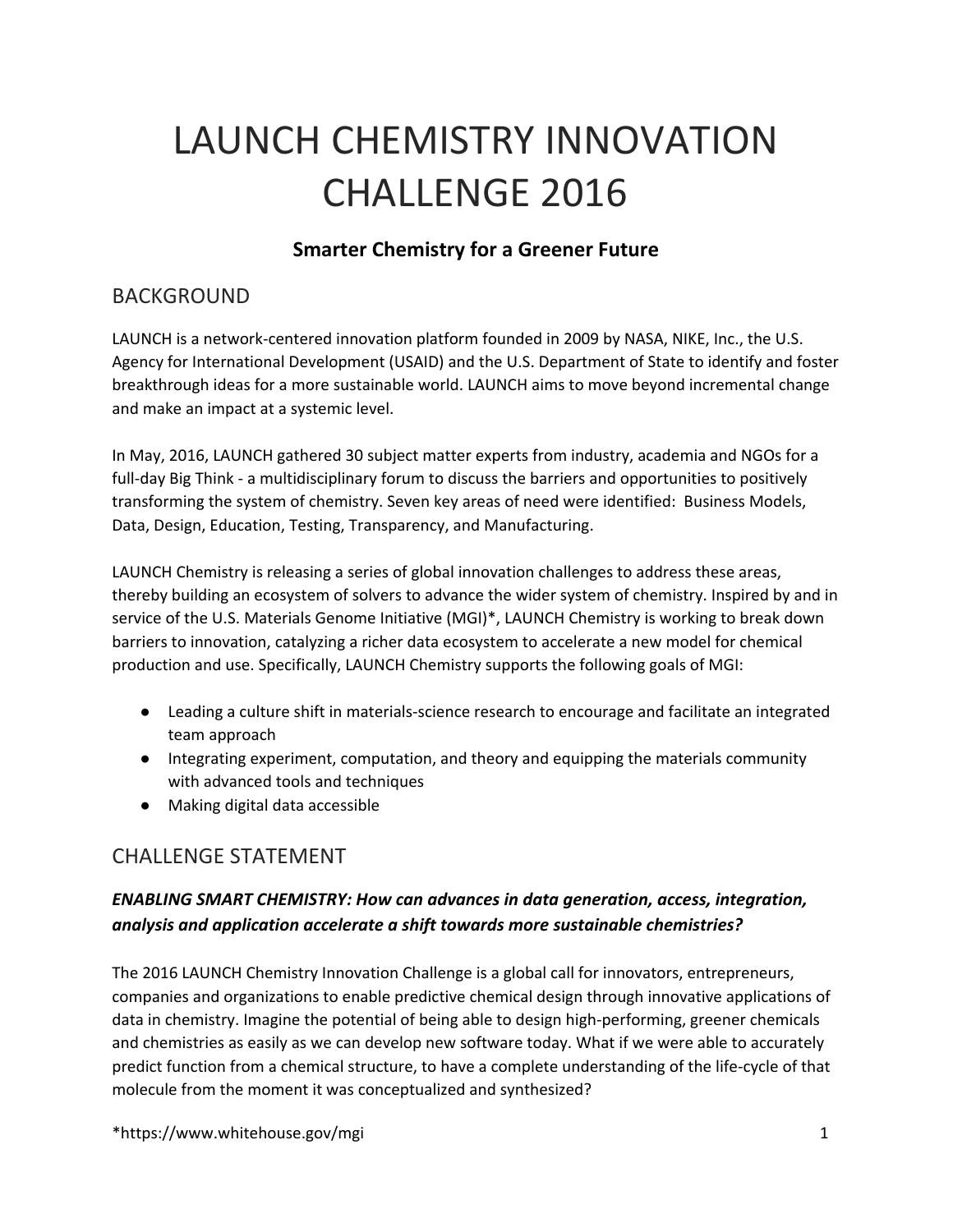The Chemistry Innovation Challenge is a partnership between the American Chemistry Society, NIKE, Inc., USAID and additional organizations. We believe that the future of chemistry is smart, data-rich and data-driven. **Smart Chemistry** will serve as a launch pad for a new generation of invention, allowing innovators to more effectively hack our physical world. By reaching this future sooner, we can accelerate progress on eliminating toxicity and creating materials that have yet to be imagined.

## FOCUS AREAS

We seek to identify and support the scaling of high impact solutions developed by innovators, entrepreneurs and businesses that advance smart, data-driven chemistry. Specifically, we are looking for solutions and methodologies in which data can support a new model of chemical production and use, replacing current methods with predictive algorithms and accelerating a field-wide shift towards predictive design.

This challenge is focused on four innovation areas: data generation, data access, data integration, and data application.

#### *DATA GENERATION*

● **Generate data that changes the game for chemistry**. How can we bring together data high-throughput research, automation, and ubiquitous sensor technology to create information that improves our ability to develop and use sustainable chemistries?

**EXAMPLE** - Methods of increasing the information on the entire library of available chemicals.

#### *DATA ACCESS*

● **Crack open the data silos**. Show us platforms and technologies that enable novel approaches to intellectual property and information sharing.

**EXAMPLE** - Organization of existing data, to include databases of chemicals and chemical formulations organized by function, certification levels, and licenses or precompetitive collaboration on industry pipeline challenges.

#### *DATA INTEGRATION*

● **Bring together data sets to build complete solutions.** The world is full of local data sets. How can we aggregate this information and leverage the big-data generated? Where can one set of insights inform another?

**EXAMPLE 1** - Integration of datasets across industries or the translation of individual molecular properties or hazards into an accurate understanding of mixture properties.

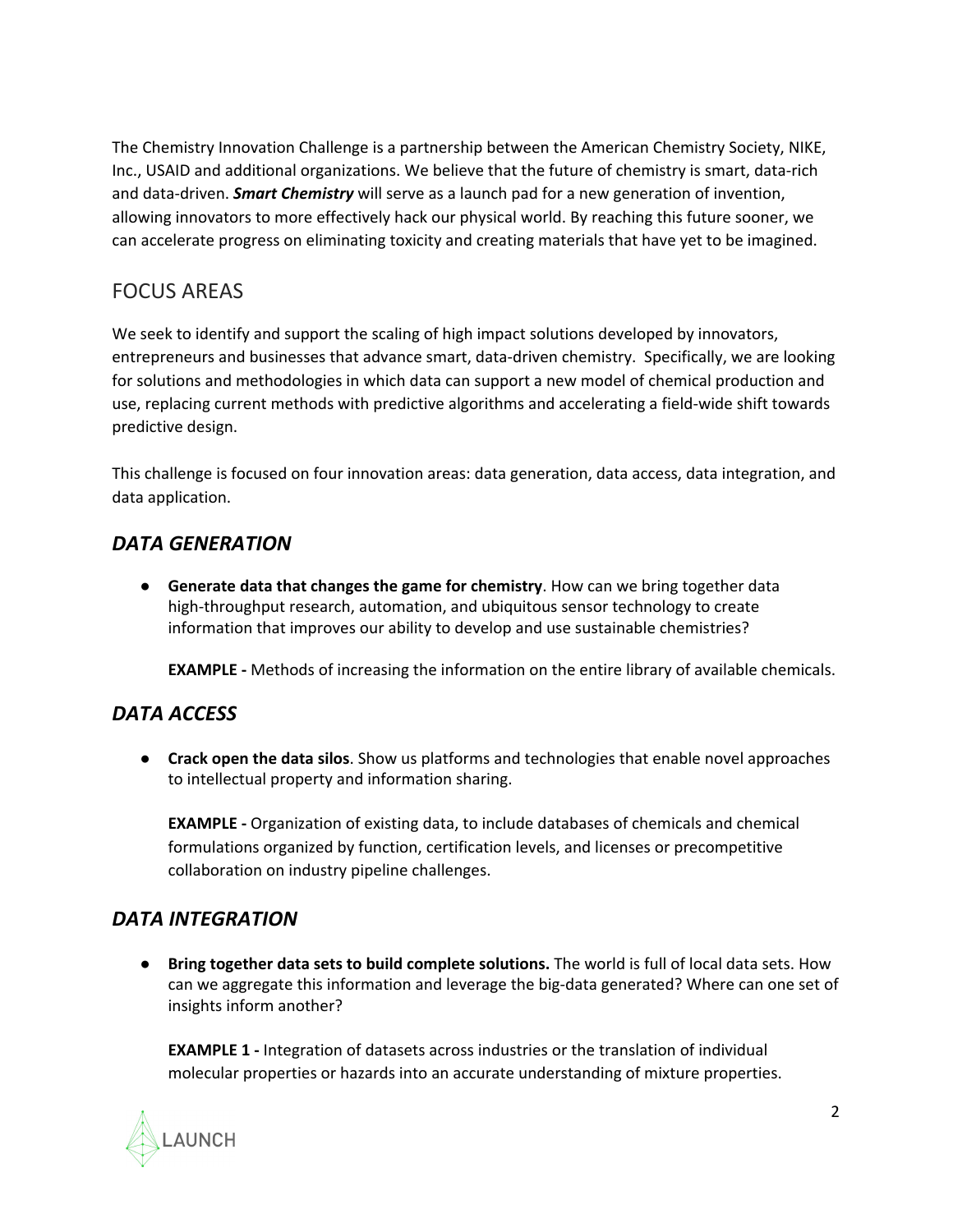**EXAMPLE 2** - Products, which enable automatic estimation of synthesis and lifetime costs of a new chemical or process, to include scale-up.

#### *DATA ANALYSIS AND APPLICATION*

● **Convert data to actionable information to accelerate sustainable chemistry design.** How do we leverage predictive analytics to drive better decision-making during ideation, and ultimately produce greener solutions to the world's toughest chemical problems?

**EXAMPLE 1 - Predictive identification of hazard from structure.** 

**EXAMPLE 2** - Methods that leverage the myriad of reaction data to design and develop new reactions.

**EXAMPLE 3** - Methods that predict and enhance chemical synthesis, for greener chemistry and more efficient production.

# **ELIGIBILITY**

In 2016, LAUNCH Chemistry is seeking data-oriented prototypes, proven technologies, solutions and businesses with the potential to scale and disrupt the chemistry status quo. Innovations may include, but are not limited to: algorithms, APIs, innovative business models, technologies, processes, programs, products, and software applications that make chemistry smarter. Analytical methodologies and technologies may include a variety of computational approaches and data science, including artificial intelligence, cheminformatics, crowdsourcing applications, data analytics, data visualizations, machine learning, and universal data formats. Applications of technologies and methodologies from different fields that could be applied to this challenge are welcome.

All aspects of chemistry data are in play - hazard prediction, toxicology data for molecules, mixtures, and materials, data related to supply chains, synthetic design, reaction analytics, and predictive design are all important aspects of this problem.

The challenge is open for anyone to apply. Responses from academics, companies (small or large), entrepreneurs, inventors, non-profit organizations and research institutions, national laboratories, government agencies, social enterprises and venture capital are welcome. Cross-disciplinary teams are highly encouraged to apply. Solutions may be at the stage of functional prototype up to market-ready solutions. Applicants ready to be supported by industry partners or ready to be scaled up will receive the most benefit from the LAUNCH experience.

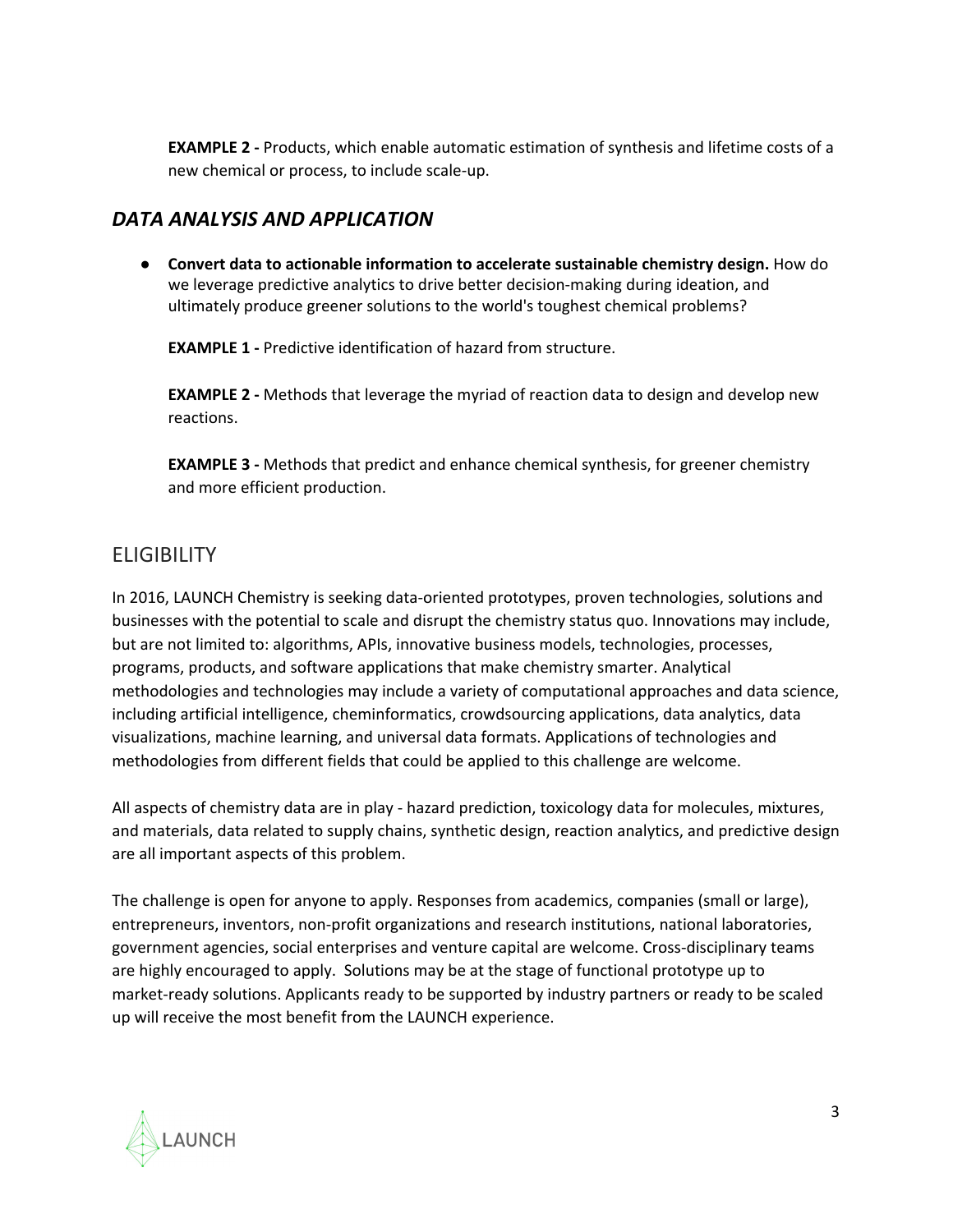## AWARDS

Teams selected as LAUNCH innovators will become part of the LAUNCH Network, not only for the duration of the current challenge cycle, but beyond. When a team joins LAUNCH, they become an active participant in a growing network of some of the most disruptive thinkers. They will receive visibility for their own work, exposure to new ways of thinking and access to key experts and stakeholders across the materials and manufacturing system that can accelerate the trajectory of their innovations into the marketplace. Through their participation, they will expand the network's capacity to transform the system of chemistry and build a more sustainable world.

Specifically, innovators will receive:

- All expense paid travel to attend the LAUNCH Forum in January 2017, where we will facilitate targeted conversations with a curated selection of the LAUNCH Network of chemistry experts, business and governmental leaders, industry partners and investors. The multi-day Forum will include access to chemistry industry experts, business and governmental leaders and investors.
- Ongoing Acceleration support to leverage the LAUNCH Network to refine and scale your innovations, secure commitments and establish new connections, all driven towards enabling high value transactions within the system to unlock opportunities to further your success.
- Assistance with articulating a compelling narrative and growth strategy to create a concise, high-impact presentation, which will be streamed live during the forum and recorded for future use.
- Public recognition from the LAUNCH platform and partner organizations.
- Media and public relations training and exposure, including a professional video of your innovation stories, which will be featured on LAUNCH.org.
- Continued engagement with, and access to, the LAUNCH Network beyond the challenge cycle.

No cash prize will be awarded.

# EVALUATION CRITERIA

High profile individuals and experts from the LAUNCH Chemistry community will select the top 5 to 8 innovative applications, ensuring that the innovations selected are supported by key industry partner and giving all applicants exposure to a world class network of industry pioneers, government organizations, investors, and innovation experts. The evaluation criteria will be as follows:

1. **Practicality of use, impact and potential for scale (20%)** The innovation (i.e. chemistry data solution or functional prototype) should meet its identified market and customer needs. The applicant should demonstrate the potential of the solution or functional prototype to enable chemistry to function-based design in chemistry.

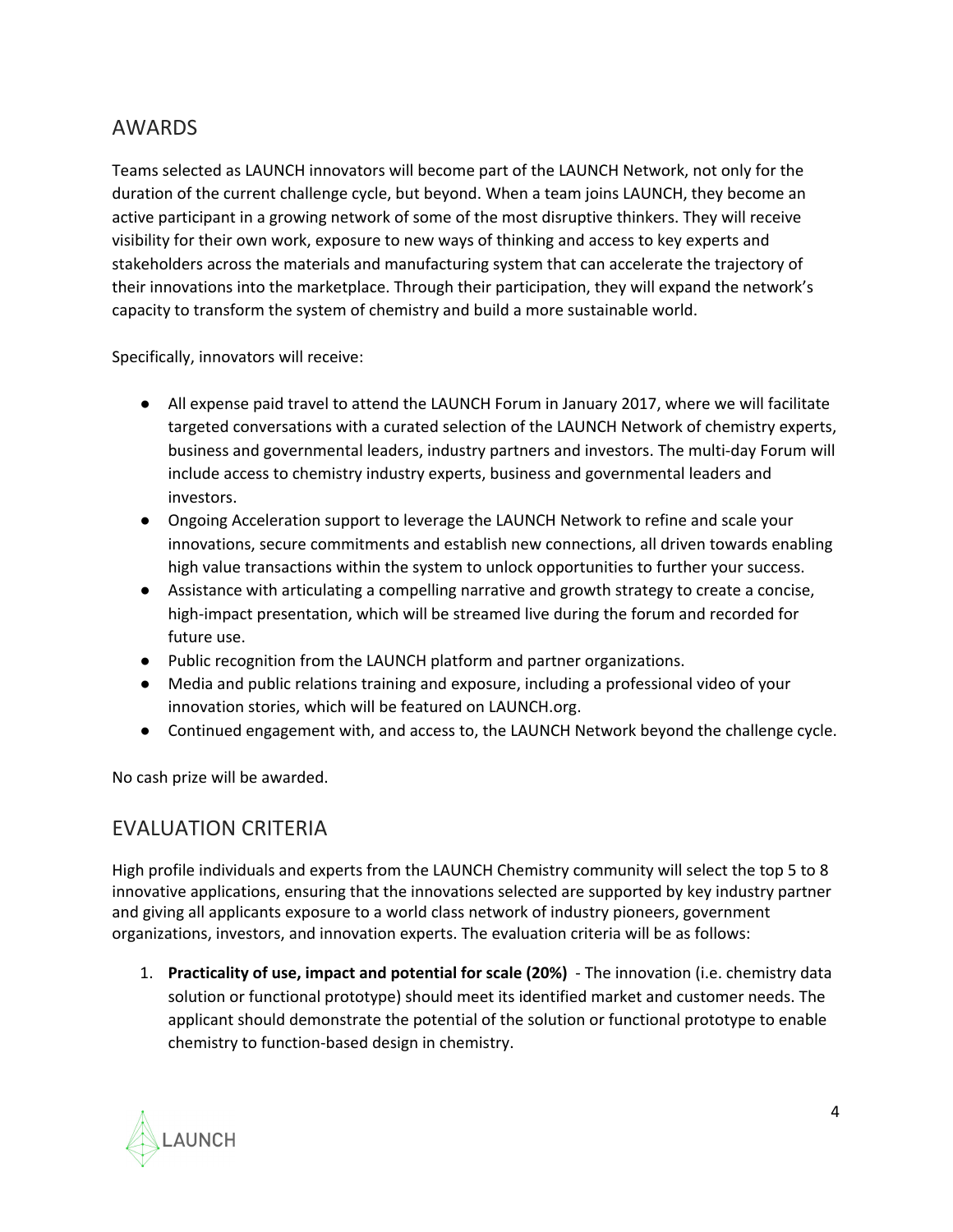- 2. **Technical feasibility (20%)** The innovation is technically viable, includes information on how it would be implemented and has a working prototype to further show its functionality and usability.
- 3. **Relevance to the challenge focus areas (20%)** The applicant shows that he/she understands the specific context of the challenge statement to which they are applying and has aligned the innovation with one or more of the 2016 LAUNCH Chemistry Innovation Challenge focus areas.
- 4. **Innovativeness (20%)** Creativity and originality of the idea compared to solutions that are currently in use.
- 5. **Team (20%)**  The applicant has applicable technical background and has the management capability to take this solution to the implementation phase.

#### TIMELINE

**Phase 1** Application Period **Timeframe:** August 9th – October 31<sup>s</sup>

**Phase 2** Application Review Timeframe: October 31<sup>st</sup> – November 7<sup>th</sup>

Advisory Council Vote **Timeframe:** November 8<sup>th</sup> – December 4<sup>th</sup>

Interviews with Top 20 Applicants **Timeframe:** November 8<sup>th</sup> – December 4<sup>th</sup>

Portfolio Selection **Timeframe:** December 5<sup>th</sup> – 14<sup>th</sup>

**Phase 3** Announcement of Winners (5 to 8 innovators) Timeframe: December 15<sup>th</sup>

LAUNCH Forum **Timeframe:** January  $25^{th} - 26^{th}$ 

## SUBMIT YOUR INNOVATION

LAUNCH has sourced and supported life-changing, sustainable solutions in water, health, energy, materials, and waste. To date, hundreds of innovators have stepped up to these challenges and